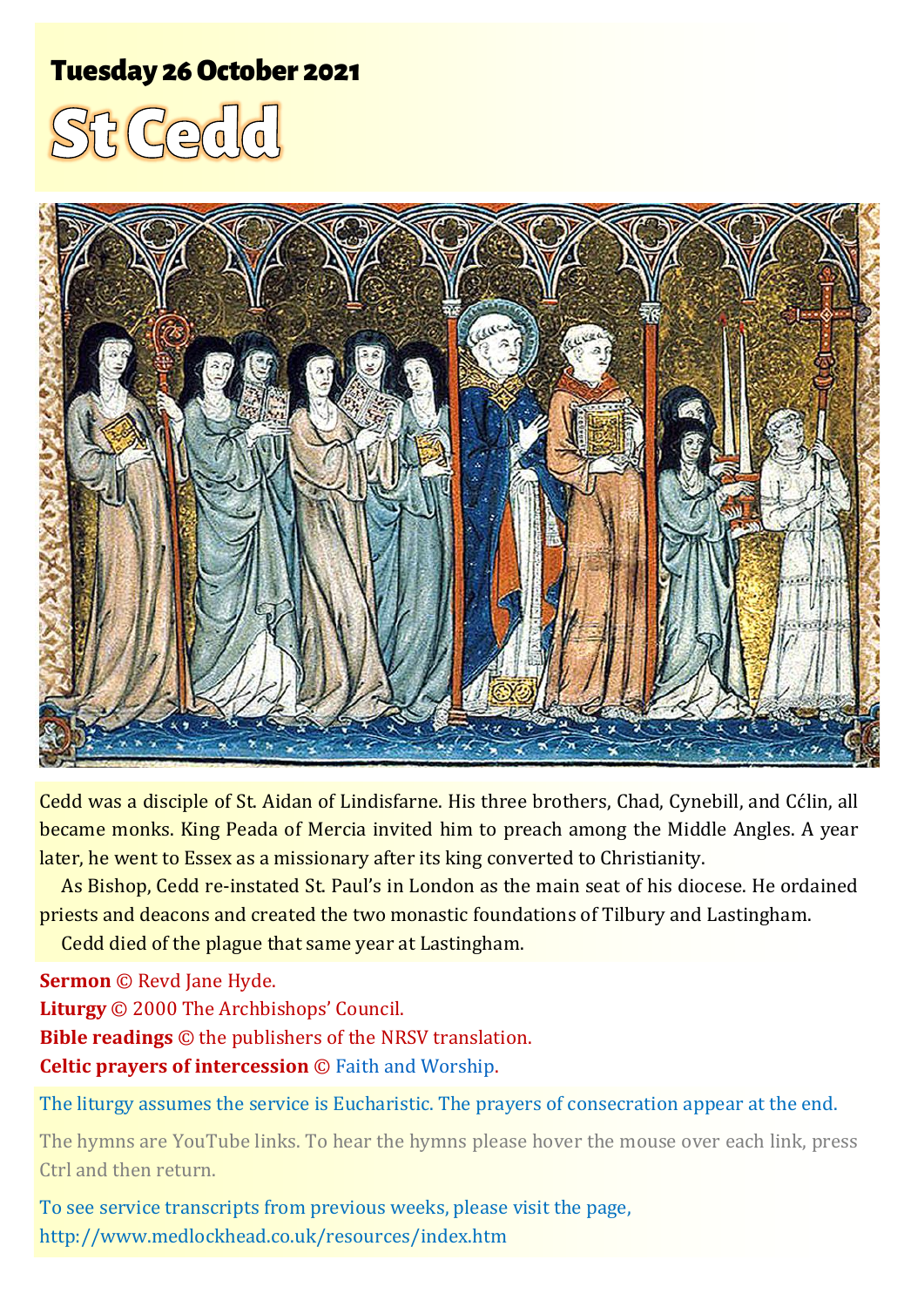# **Introduction and welcome**

HYMN 1 **[All creatures of our God and King](https://www.youtube.com/watch?v=0d3gO6qDLNA)** (click on this link to hear the hymn)

# **The Welcome**

In the name of the Father, and of the Son, and of the Holy Spirit

All **Amen.**

The Lord be with you

All **And also with you.**

# **The Preparation**

All **Almighty God,**

**to whom all hearts are open, all desires known, and from whom no secrets are hidden: cleanse the thoughts of our hearts by the inspiration of your Holy Spirit, that we may perfectly love you, and worthily magnify your holy name; through Christ our Lord. Amen.**

Our Lord Jesus Christ said: The first commandment is this: 'Hear, O Israel, the Lord our God is the only Lord. You shall love the Lord your God with all your heart, with all your soul, with all your mind, and with all your strength.'

And the second is this: 'Love your neighbour as yourself.' There is no other commandment greater than these. On these two commandments hang all the law and the prophets. All **Amen. Lord, have mercy.**

Jesus said to the apostles, 'Go and make disciples of all the nations.' Conscious of our failure to obey his commands, let us call to mind our sins.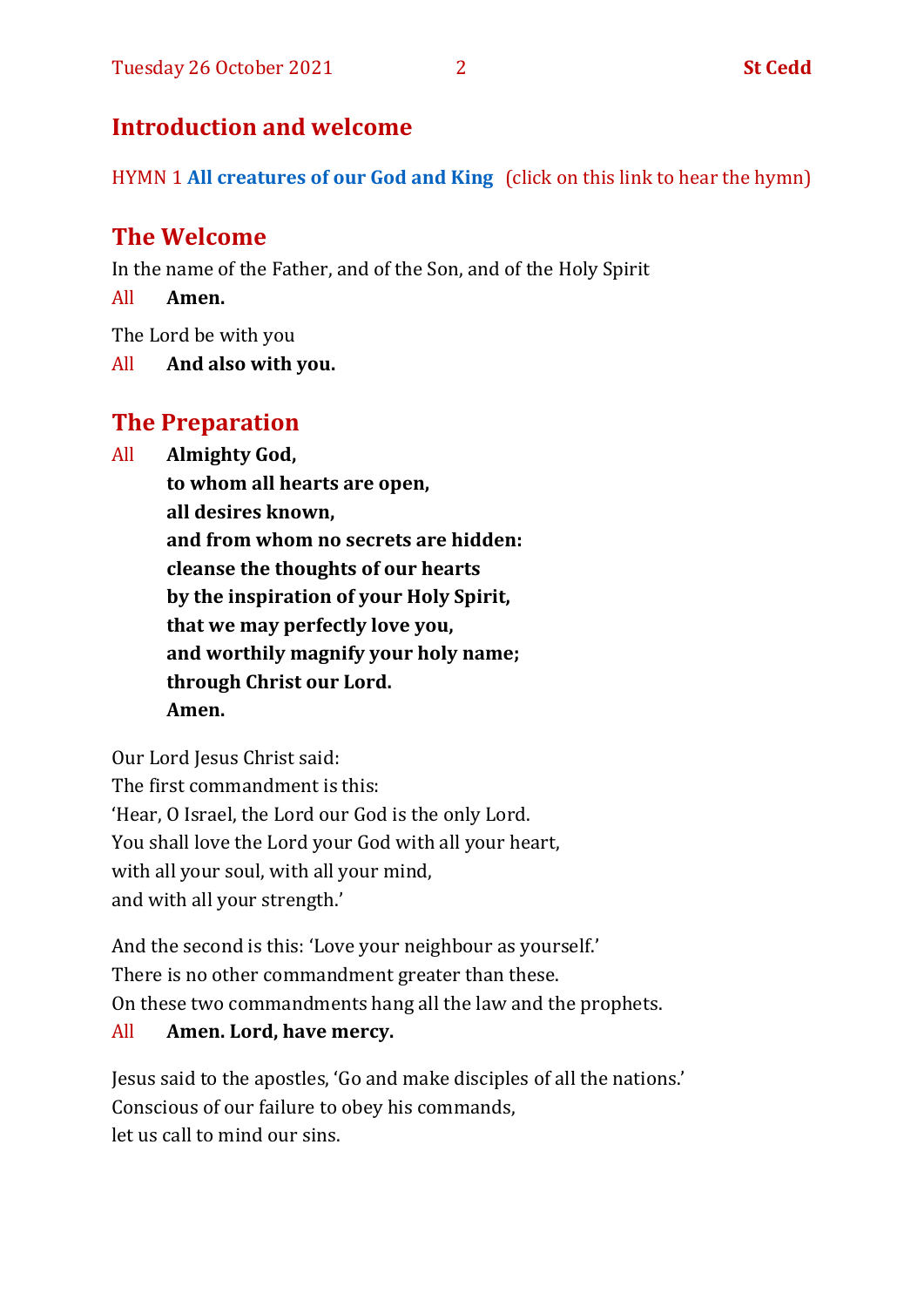All **Almighty God, our heavenly Father, we have sinned against you and against our neighbour in thought and word and deed, through negligence, through weakness, through our own deliberate fault. We are truly sorry and repent of all our sins. For the sake of your Son Jesus Christ, who died for us, forgive us all that is past and grant that we may serve you in newness of life to the glory of your name. Amen.**

Almighty God,

who forgives all who truly repent, have mercy upon you, pardon and deliver you from all your sins, confirm and strengthen you in all goodness, and keep you in life eternal; through Jesus Christ our Lord. All **Amen.**

# **The Gloria**

This Gloria is sung to the tune of 'Cwm Rhondda'. Click **[here](https://www.youtube.com/watch?v=l71MLQ22dIk)** for the tune.

All **Glory be to God in Heaven, Songs of joy and peace we bring, Thankful hearts and voices raising, To creation's Lord we sing. Lord we thank you, Lord we praise you, Glory be to God our King: Glory be to God our King. Lamb of God, who on our shoulders, Bore the load of this world's sin; Only Son of God the Father, You have brought us peace within. Lord, have mercy, Christ have mercy,**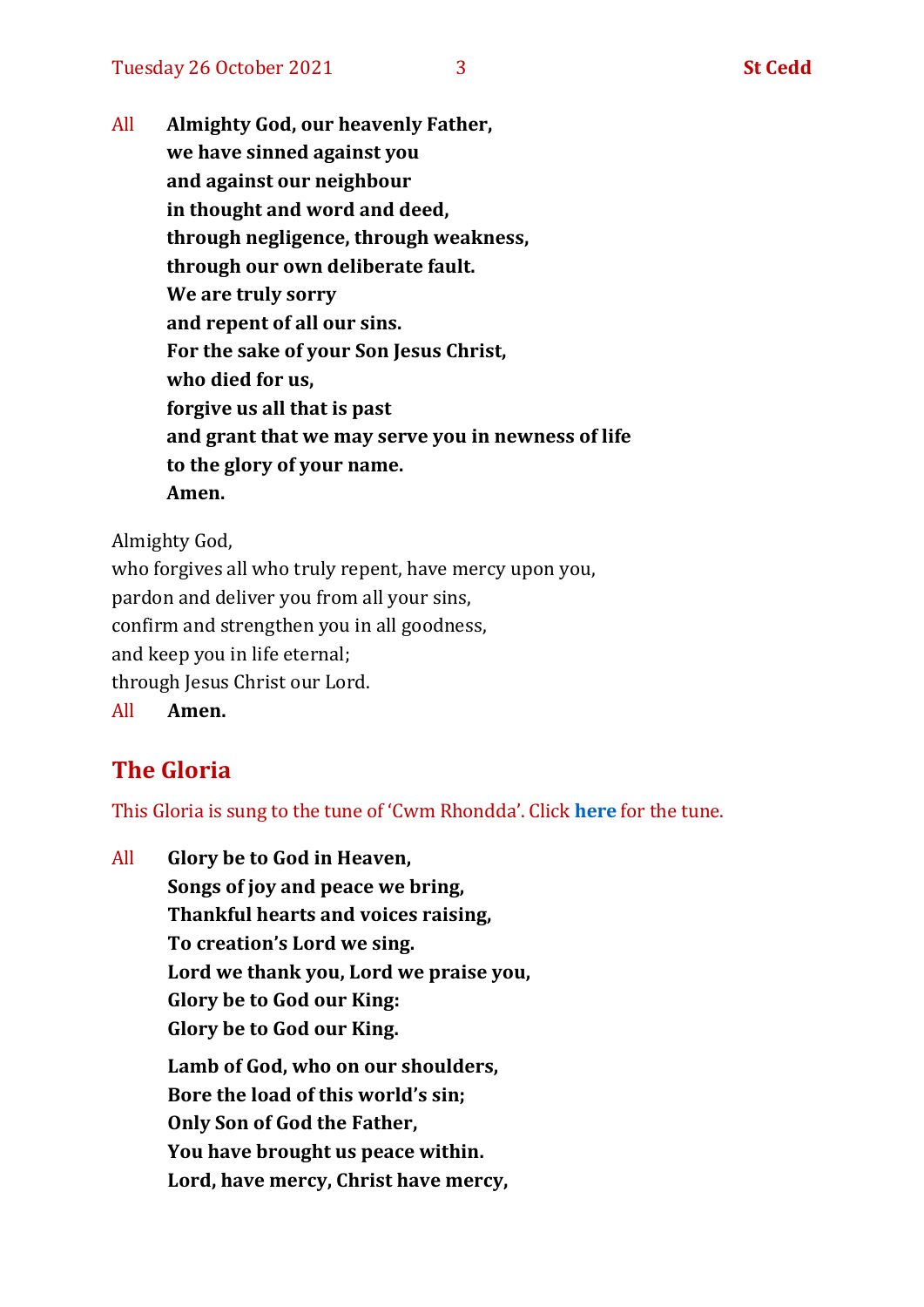**Now your glorious reign begin: Now your glorious reign begin.**

**You O Son of God are Holy, You we praise with one accord. None in heav'n or earth is like you, Only you are Christ the Lord. With the Father and the Spirit, Ever worshipped and adored: Ever worshipped and adored.**

# **The Collect for St Cedd**

Everlasting God,

whose servant Cedd carried the good news of your Son to the people of Essex: grant that we who commemorate his service may know the hope of the gospel in our hearts and manifest its light in all our ways; through Jesus Christ your Son our Lord, who is alive and reigns with you, in the unity of the Holy Spirit, one God, now and for ever.

All **Amen.**

# **First reading**

A reading from the book of Psalms

- 1 When the Lord restored the fortunes of Zion, ♦ then were we like those who dream.
- 2 Then was our mouth filled with laughter  $\triangle$ and our tongue with songs of joy.
- 3 Then said they among the nations,  $\blacklozenge$ 'The Lord has done great things for them.'
- 4 The Lord has indeed done great things for us,  $\blacklozenge$ and therefore we rejoiced.
- 5 Restore again our fortunes, O Lord, ♦ as the river beds of the desert.
- 6 Those who sow in tears  $\triangleleft$ shall reap with songs of joy.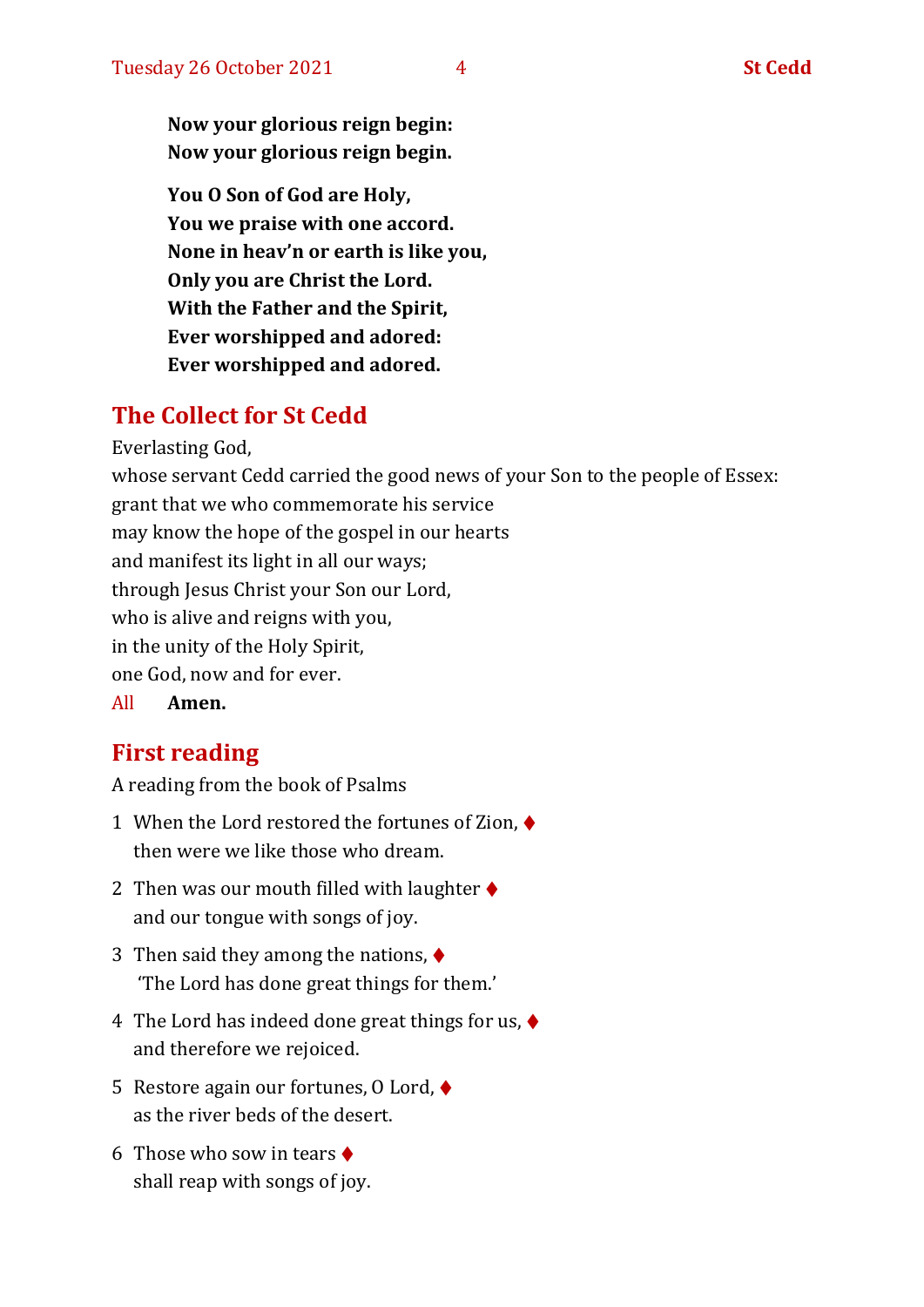7 Those who go out weeping, bearing the seed,  $\blacklozenge$ will come back with shouts of joy, bearing their sheaves with them. *Psalm 126*

This is the Word of the Lord

#### All **Thanks be to God.**

# **Second reading**

A reading from the Letter of St Paul to the Romans

I consider that the sufferings of this present time are not worth comparing with the glory about to be revealed to us. For the creation waits with eager longing for the revealing of the children of God; for the creation was subjected to futility, not of its own will but by the will of the one who subjected it, in hope <sup>21</sup> that the creation itself will be set free from its bondage to decay and will obtain the freedom of the glory of the children of God. We know that the whole creation has been groaning in labour pains until now; and not only the creation, but we ourselves, who have the first fruits of the Spirit, groan inwardly while we wait for adoption, the redemption of our bodies. For in hope we were saved. Now hope that is seen is not hope. For who hopes $[$  $\mathfrak{p}$  for what is seen? But if we hope for what we do not see, we wait for it with patience. *Romans 8:18–25*

This is the Word of the Lord

All **Thanks be to God.**

#### HYMN 2 **[Amazing grace](https://www.youtube.com/watch?v=CDdvReNKKuk)** (click on this link to hear the hymn)

# **Gospel reading**

Hear the Gospel of our Lord Jesus Christ according to Luke

#### All **Glory to you O Lord.**

Jesus said, 'What is the kingdom of God like? And to what should I compare it? It is like a mustard seed that someone took and sowed in the garden; it grew and became a tree, and the birds of the air made nests in its branches.'

Again he said, 'To what should I compare the kingdom of God? It is like yeast that a woman took and mixed in with three measures of flour until all of it was leavened.' *Luke 13:18–21*

This is the Gospel of the Lord

All **Praise to you O Christ.**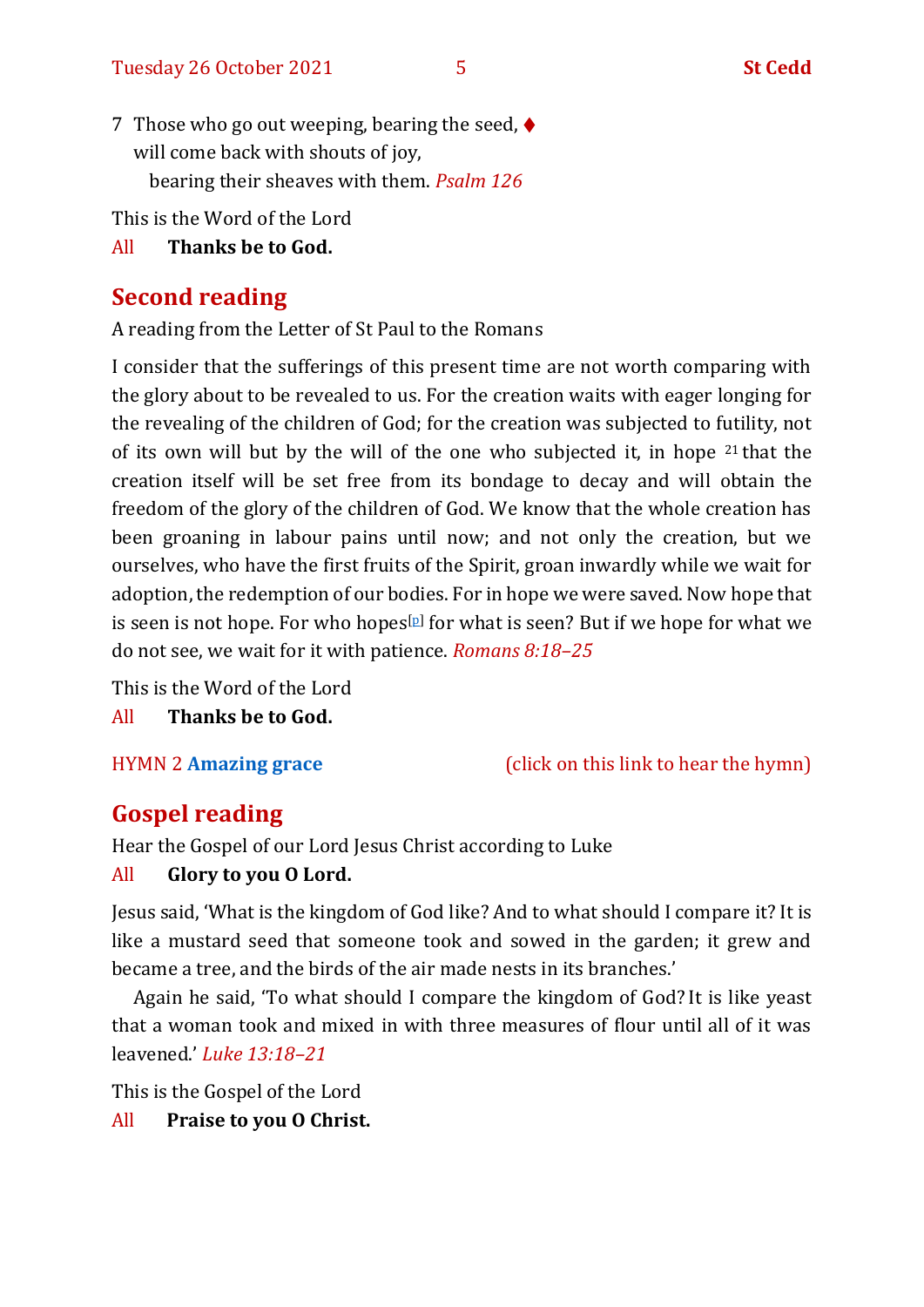#### **Sermon**

Cedd (or is it Kedd, Sedd or Chedd?—the jury is divided!) is remembered as one of the early Celtic saints sent from Lindisfarne to spread the Gospel to pagans: in his case originally to Mercia and subsequently to the East Saxon kingdom.

In terms of our Gospel reading, he might be described as the mustard seed or the yeast in the bread making process as he was one man, among a very few others, sent to evangelise and convert whole peoples (usually starting with royalty) to Christianity.

Something small can effect significant change. In these Gospel parables a small seed grows into a tree large enough for the birds to build their nests in it, and a small amount of yeast can make a number of loaves. Many things in life begin in a small way without any great awareness of what they may become. We hear of successful businesses begun at kitchen tables or charitable initiatives (think of Captain Tom) begun with a simple idea. In Cedd's case the 'seed' was the Word of God, planted in the hearts and minds of individuals, which grew and bore fruit for the benefit of all.

When we think of Christ himself, He began as an itinerant carpenter, preaching His way around a backwater of the Roman Empire. Luke begins the story of Jesus in a quiet town; Nazareth in the Judean hill country. By the time the Evangelist laid down his pen at the end of the Acts of the Apostles … within a single generation … we are in Rome. The yeast of God's action has risen steadily, through the Roman Empire and into the world, in ways that Jesus's first hearers could not possibly have imagined. Today it is estimated that just under a third (31%) of the world's population is Christian … all from that small 'seed'!

We ourselves may feel small and insignificant in God's scheme of things. Many of us who don't feel called to go out into the world to spread the gospel, to preach or to teach are nonetheless part of God's 'seed collection'. Simple acts of kindness and service offered to others are effectively the kingdom of God growing in our hearts and the world. This growth may be small, undramatic and humble…but it is a way of showing our faithfulness. And just as the yeast must be mixed with flour and water to grow and become bread so must we be mixed within the love of God to become effective in our discipleship. It is engagement and presence rather that size that really matters to God.

In the new Diocesan plans for Mission Communities we are being asked to join other sister and brother Christians from nearby churches and come together to offer what particular gifts, skills and facilities might benefit us all in wider community. In that, all of us are being asked to contribute what we can … however large or small that contribution might be. What matters is that we are willing to be part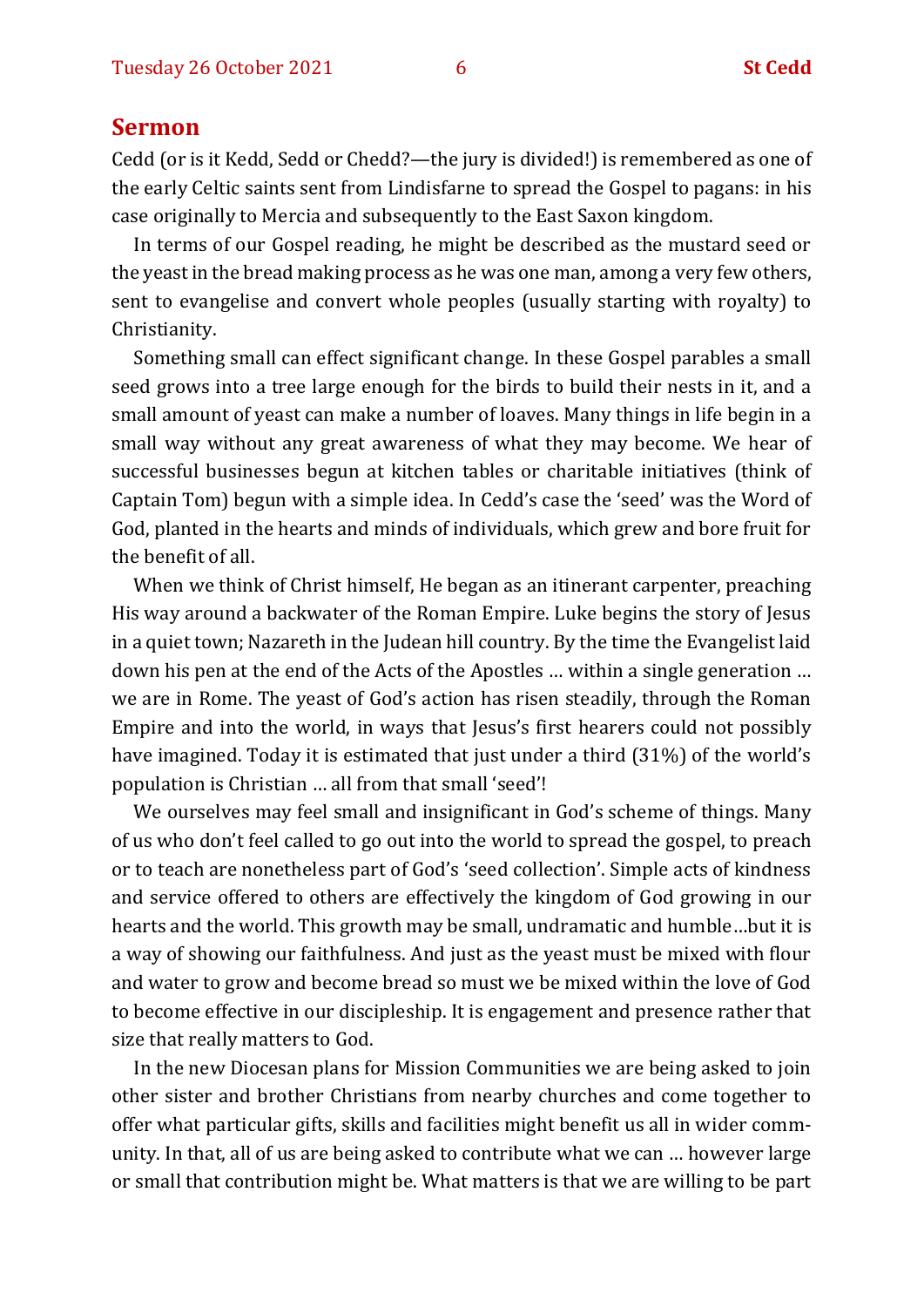of the 'seed mix' … maybe a small, but not less vital, part of all that goes into helping God's Kingdom to grow and flourish.

Whilst we ourselves strive to grow in discipleship, the secret of the Kingdom of God is to allow Jesus to grow in us, to allow Him to work through us. As we do so, we come to love Him and depend on Him as our travelling companion and guide. Like the birds making their nests in the branches of the the mustard tree, we too will find a home in His heart and find nourishment in His care.

Cedd devoted his whole life to bringing the Gospel of Christ to the pagan peoples of our land. We thank God that we are inheritors of the seed he planted, and pray that we might bear good fruit. Amen.

## **The Creed**

Do you believe and trust in God the Father, the source of all being and life, the one for whom we exist?

#### All **We believe and trust in him.**

Do you believe and trust in God the Son, who took our human nature, died for us and rose again?

#### All **We believe and trust in him.**

Do you believe and trust in God the Holy Spirit, who gives life to the people of God and makes Christ known in the world? All **We believe and trust in him.**

This is the faith of the Church.

All **This is our faith. We believe and trust in one God, Father, Son and Holy Spirit. Amen.**

#### **Prayers of intercession**

I lay my head to rest, and in doing so, lay at your feet the faces I have seen, the voices I have heard,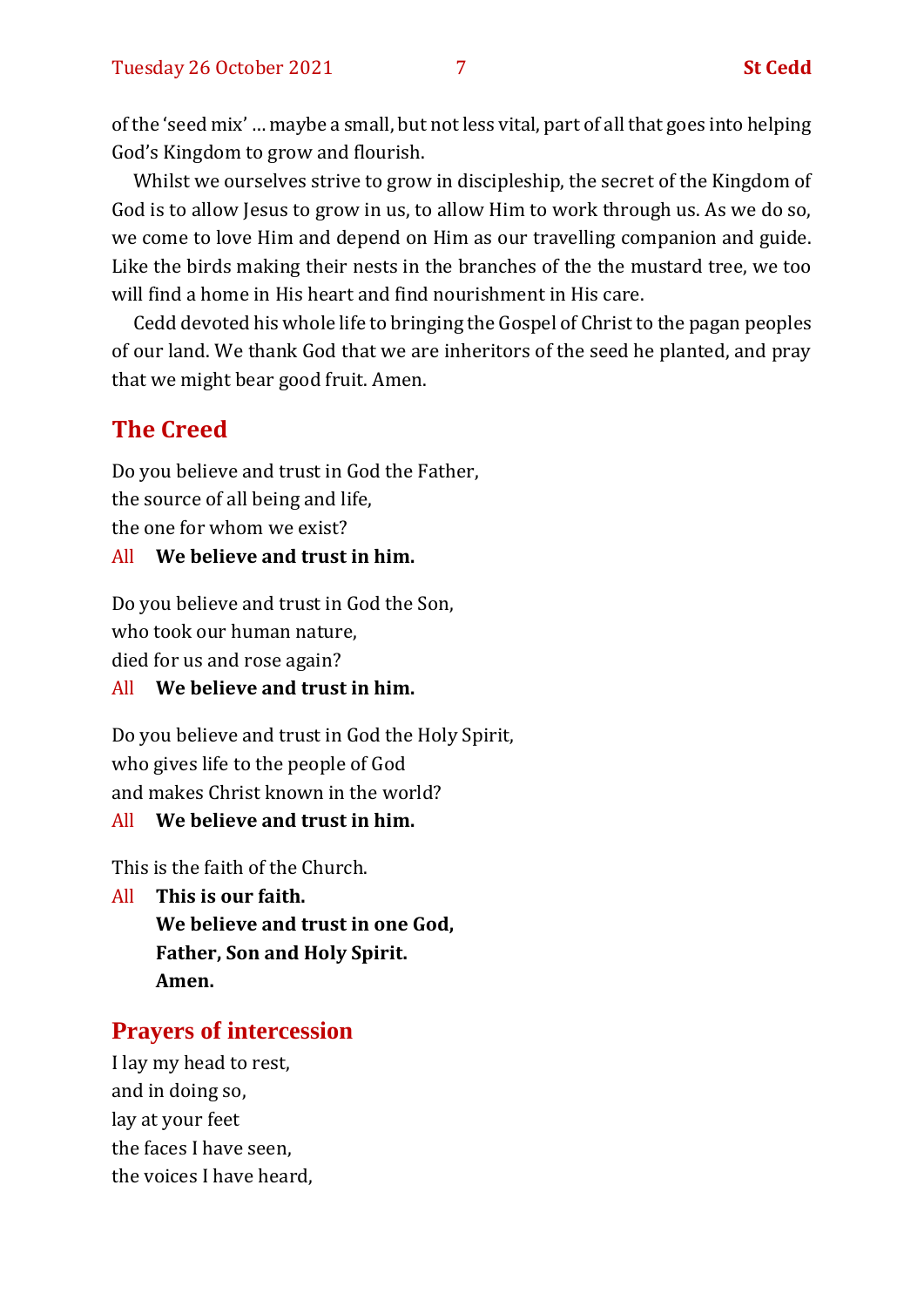the words I have spoken, the hands I have shaken, the service I have given, the joys I have shared, the sorrows revealed, I lay them at your feet, and in doing so lay my head to rest. *© John Birch*

You are the peace of all things calm You are the place to hide from harm You are the light that shines in dark You are the heart's eternal spark You are the door that's open wide You are the guest who waits inside You are the stranger at the door You are the calling of the poor You are my Lord and with me still You are my love, keep me from ill You are the light, the truth, the way You are my Saviour this very day. *Celtic oral tradition—First Millennium*

A Familiar Stranger I saw a stranger today. I put food for him in the eating-place And drink in the drinking-place And music in the listening-place.

In the Holy name of the Trinity He blessed myself and my family. And the lark said in her warble Often, often, often Goes Christ in the stranger's guise.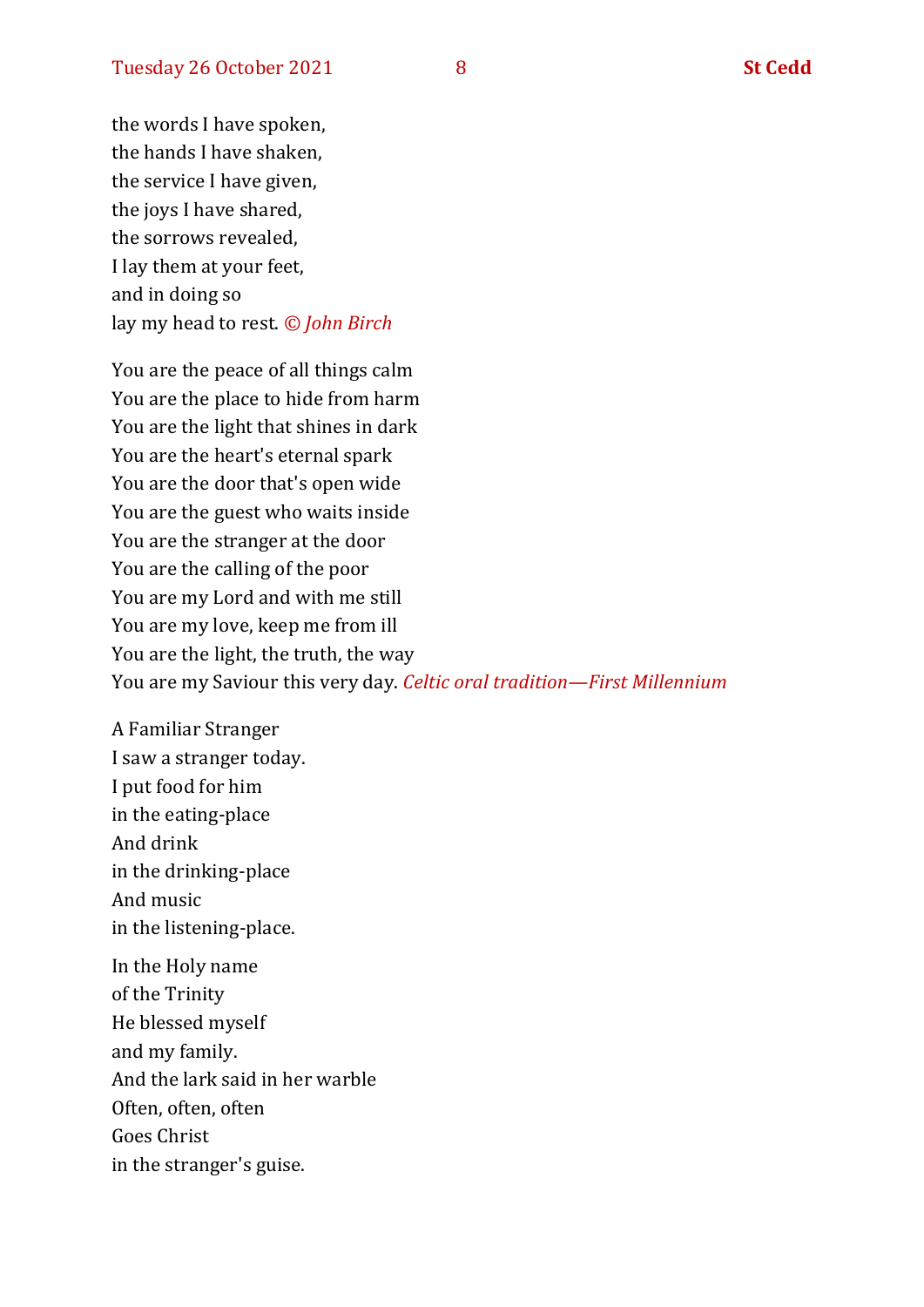O, oft and oft and oft, Goes Christ in the stranger's guise. *Celtic Rune of Hospitality*

Merciful Father,

All **accept these prayers for the sake of your Son, our Saviour Jesus Christ. Amen.**

## **The peace**

Unto us a child is born, unto us a son is given, and his name shall be called the Prince of Peace.

The peace of the Lord be always with you,

All **And also with you.**

HYMN 3 **[Bless the Lord, my soul](https://www.youtube.com/watch?v=3IC2XWBxktk)** (please click on this link to hear the hymn)

The liturgy of the Communion Service appears below

# The Dismissal

May your past be a pleasant memory, your future filled with delight and mystery, your now a glorious moment, that fills your life with deep contentment: and the blessing of God the Almighty: Father, Son, and Holy Spirit, be with you now and remain with you always. All **Amen.**

HYMN 4 **[Bread of Heaven](https://www.youtube.com/watch?v=j7IEwZQqh2o)** (please click on this link to hear the hymn)

Go in peace to love and serve the Lord.

All **In the name of Christ. Amen.**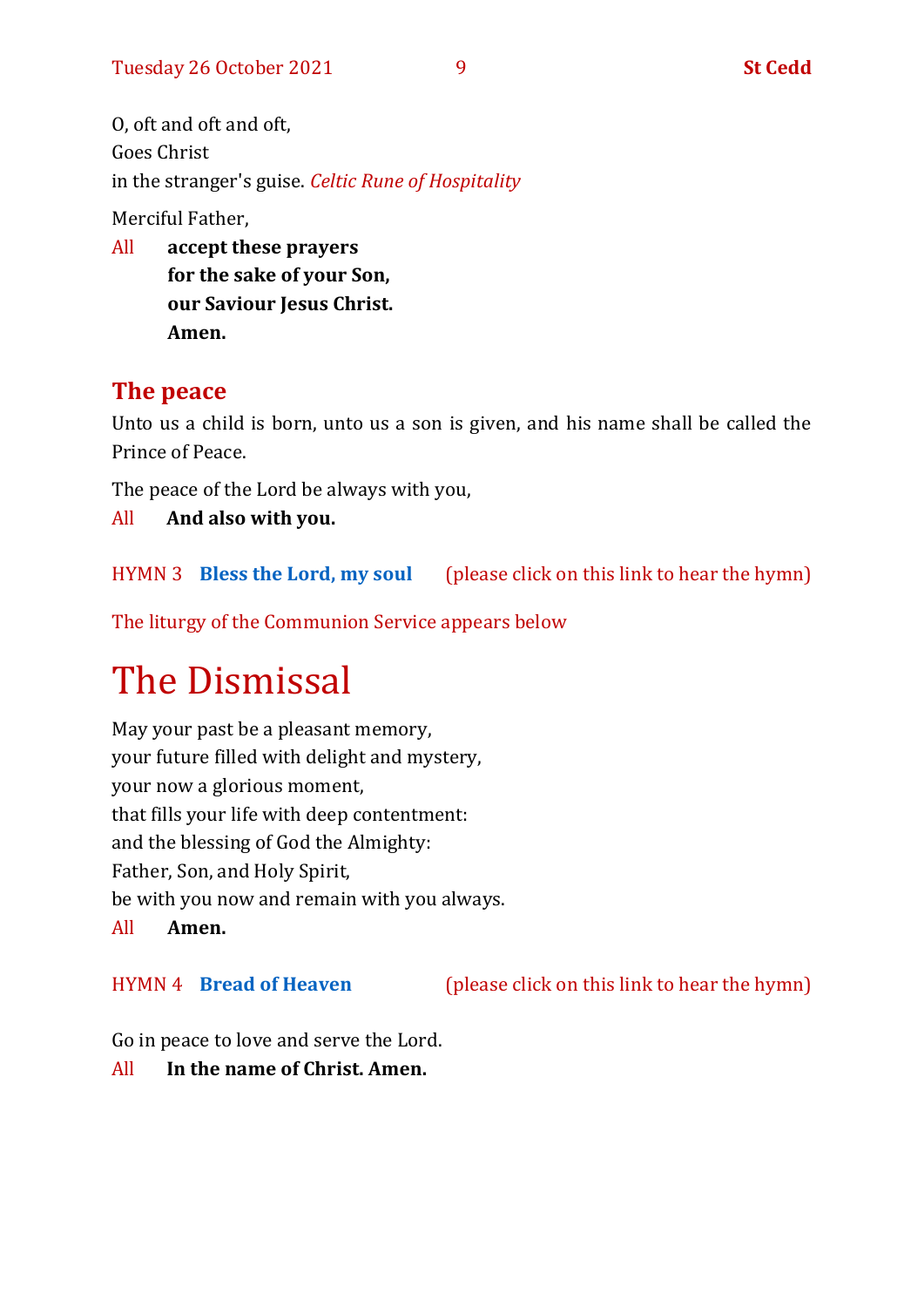## Eucharistic Prayer (prayer E)

The Lord be with you

#### All **and also with you.**

Lift up your hearts.

#### All **We lift them to the Lord.**

Let us give thanks to the Lord our God.

#### All **It is right to give thanks and praise.**

It is indeed right, our duty and our joy, always and everywhere to give you thanks, holy Father, almighty and eternal God, through Jesus Christ our Lord. And now we give thanks, most gracious God, surrounded by a great cloud of witnesses and glorified in the assembly of your saints. The glorious company of apostles praise you. The noble fellowship of prophets praise you. The white-robed army of martyrs praise you. We, your holy Church, acclaim you. In communion with angels and archangels, and with all who served you on earth and worship you now in heaven, we raise our voice to proclaim your glory, for ever praising you and saying:

All **Holy, holy, holy Lord, God of power and might, heaven and earth are full of your glory. Hosanna in the highest. Blessed is he who comes in the name of the Lord. Hosanna in the highest.**

We praise and bless you, loving Father, through Jesus Christ, our Lord; and as we obey his command, send your Holy Spirit, that broken bread and wine outpoured may be for us the body and blood of your dear Son.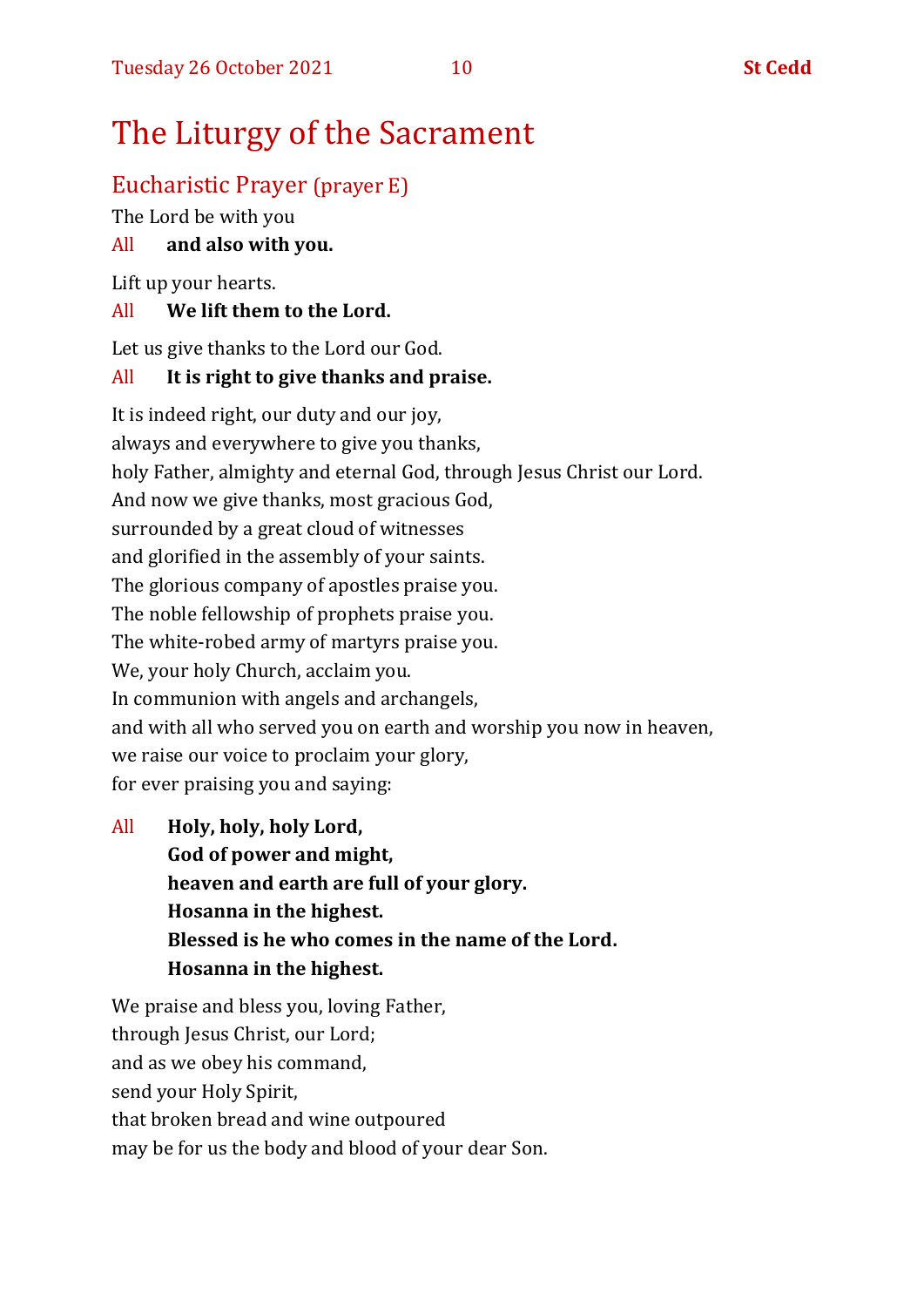On the night before he died he had supper with his friends and, taking bread, he praised you. He broke the bread, gave it to them and said: Take, eat; this is my body which is given for you; do this in remembrance of me.

When supper was ended he took the cup of wine. Again he praised you, gave it to them and said: Drink this, all of you; this is my blood of the new covenant, which is shed for you and for many for the forgiveness of sins. Do this, as often as you drink it, in remembrance of me.

So, Father, we remember all that Jesus did, in him we plead with confidence his sacrifice made once for all upon the cross.

Bringing before you the bread of life and cup of salvation, we proclaim his death and resurrection until he comes in glory.

Great is the mystery of faith:

All **Christ has died. Christ is risen. Christ will come again.**

Lord of all life, help us to work together for that day when your kingdom comes and justice and mercy will be seen in all the earth.

Look with favour on your people, gather us in your loving arms and bring us with Cedd and all the saints to feast at your table in heaven.

Through Christ, and with Christ, and in Christ, in the unity of the Holy Spirit, all honour and glory are yours, O loving Father, for ever and ever.

All **Amen.**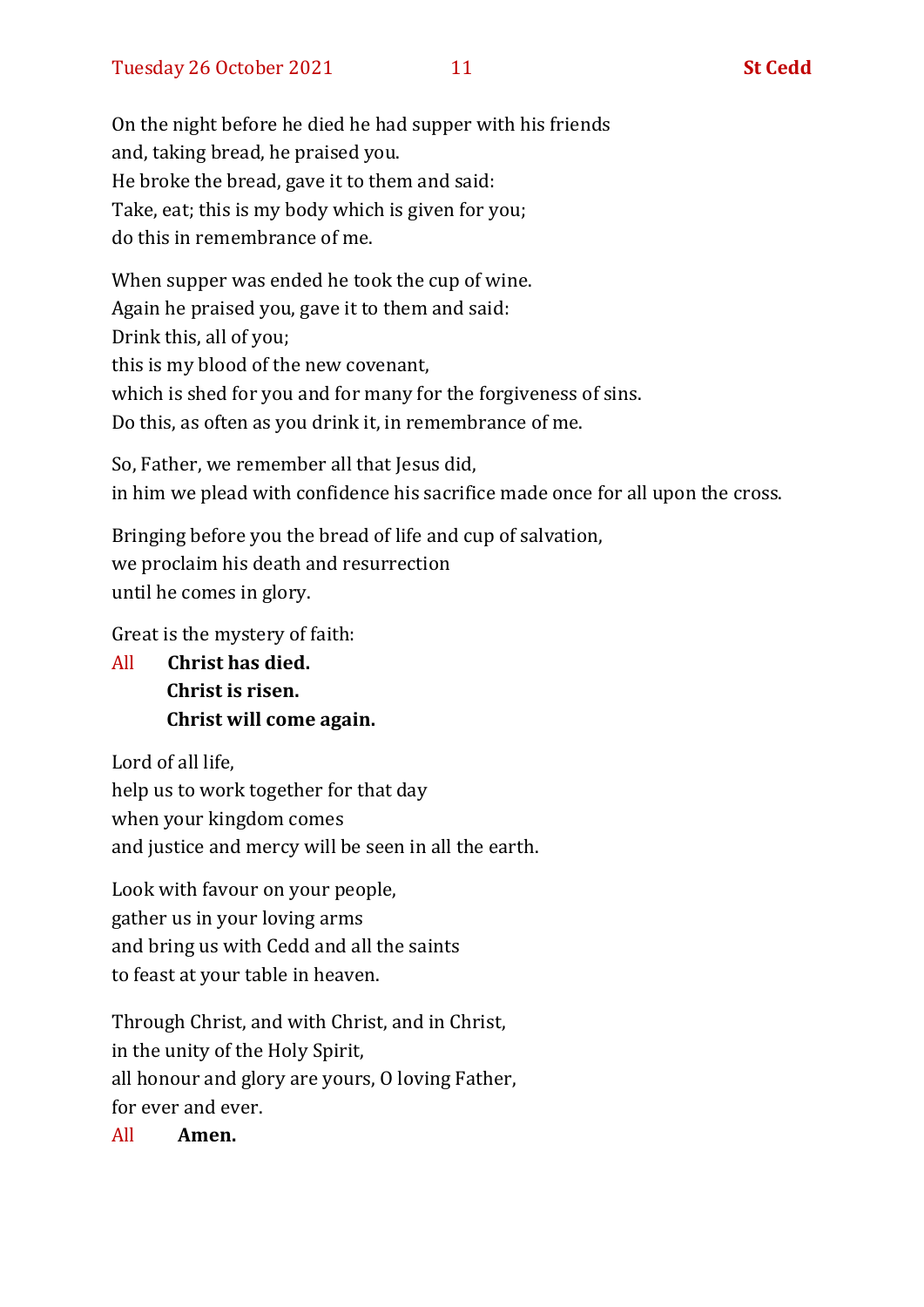## The Lord's Prayer

As our Saviour taught us, so we pray

All **Our Father in heaven, hallowed be your name, your kingdom come, your will be done, on earth as in heaven. Give us today our daily bread. Forgive us our sins as we forgive those who sin against us. Lead us not into temptation but deliver us from evil. For the kingdom, the power,** 

**and the glory are yours now and for ever. Amen.**

## Breaking of the Bread

We break this bread to share in the body of Christ.

- All **Though we are many, we are one body, because we all share in one bread.**
- All **Lamb of God,**

**you take away the sin of the world, have mercy on us.**

**Lamb of God, you take away the sin of the world, have mercy on us.**

**Lamb of God, you take away the sin of the world, grant us peace.**

Draw near with faith. Receive the body of our Lord Jesus Christ which he gave for you, and his blood which he shed for you. Eat and drink in remembrance that he died for you, and feed on him in your hearts by faith with thanksgiving.